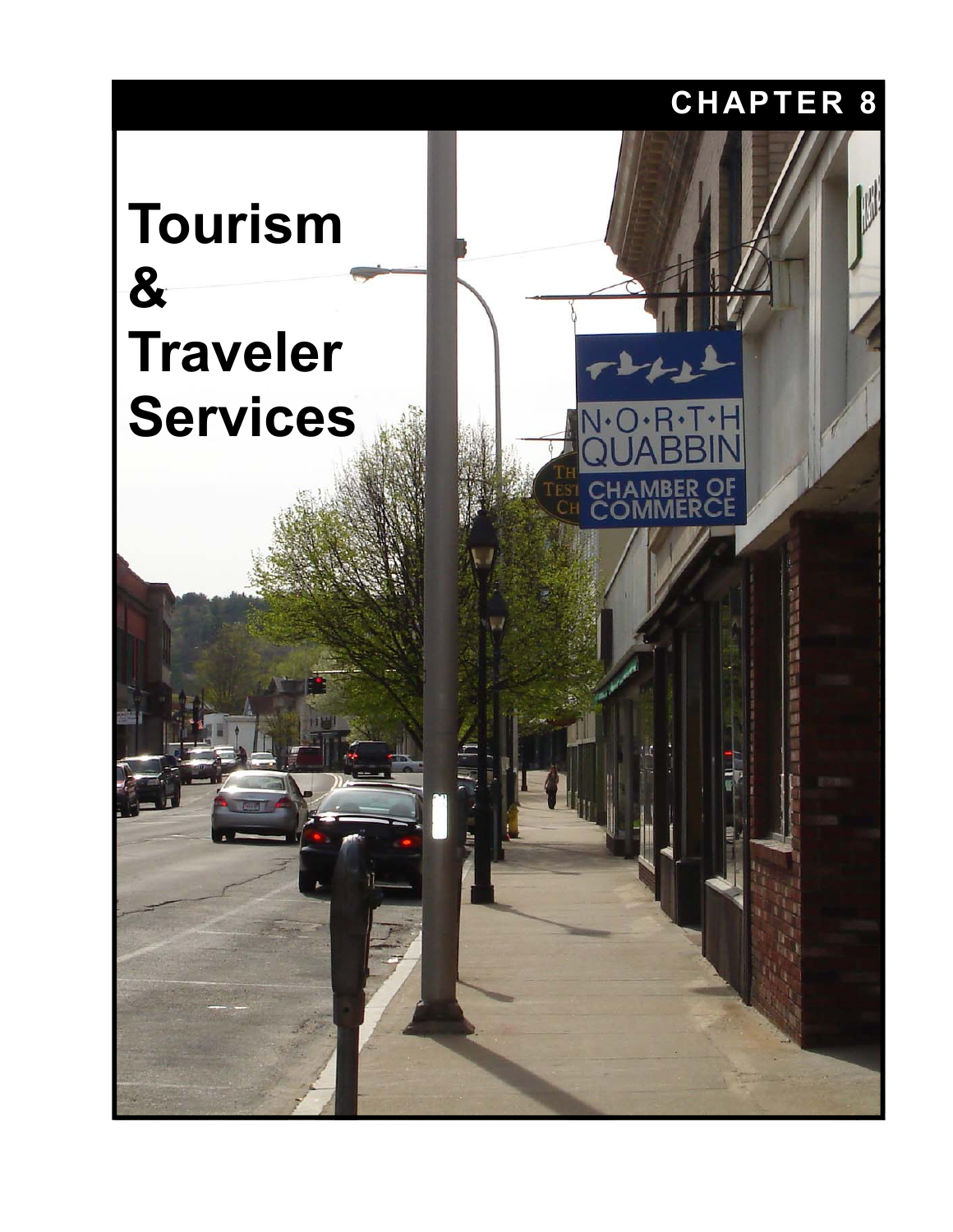he many scenic, natural, recreational, historic, and cultural resources that are located along the Mohawk Trail Scenic Byway from Athol to Greenfield appeal to a wide range of interests. Byway travelers experience a diverse landscape that includes the classic mill towns of New England, rolling hills, rural farmland, mountains, river valleys, and spectacular vistas. The area is rich in natural resources and the Byway is within close proximity to a variety of outdoor activities. The area's architecture and development patterns are a history lesson from the Industrial Revolution. While the Native Americans and early settlers laid the early foundation for the Mohawk Trail, few artifacts remain from these periods. However, the architecture of the region is a true testament to the central role that the industrial revolution played in the economy of the area. In addition, there are many artisans who currently live and work in the area, and provide opportunities to experience their crafts. **T** a v diverse lands

Historically, auto-tourism has played an important role in the Mohawk Trail Scenic Byway. During the strong post World War II period, auto-tourism became very popular in the region. It peaked during the 1940s and 1950s. Today, tourism remains an important part of the local economy along the Mohawk Trail particularly during the fall foliage season.

The goals of this chapter are to: 1) provide information on existing tourism-related services located along the Byway; 2) identify any issues or needs related to tourism services; and 3) propose recommendations or identify potential projects that will provide additional tourism resources.

This chapter contains an inventory of the existing tourism services available to visitors to the eastern section of the Mohawk Trail Scenic Byway, including the locations of visitor centers, information agencies, and

organizations that assist tourists. This chapter also discusses the availability of additional traveler information including publications, brochures, maps, websites and telephone numbers. Finally, a summary of tourist-related attractions within the Byway is provided. These attractions include cultural, historical, natural, scenic, recreational, and commercial resources. Because many of these topics are discussed at length in other chapters of this Corridor Management Plan, they are not discussed in detail here, but references to the appropriate chapter are provided. Topics that are not covered in other chapters of the Corridor Management Plan are detailed in this chapter.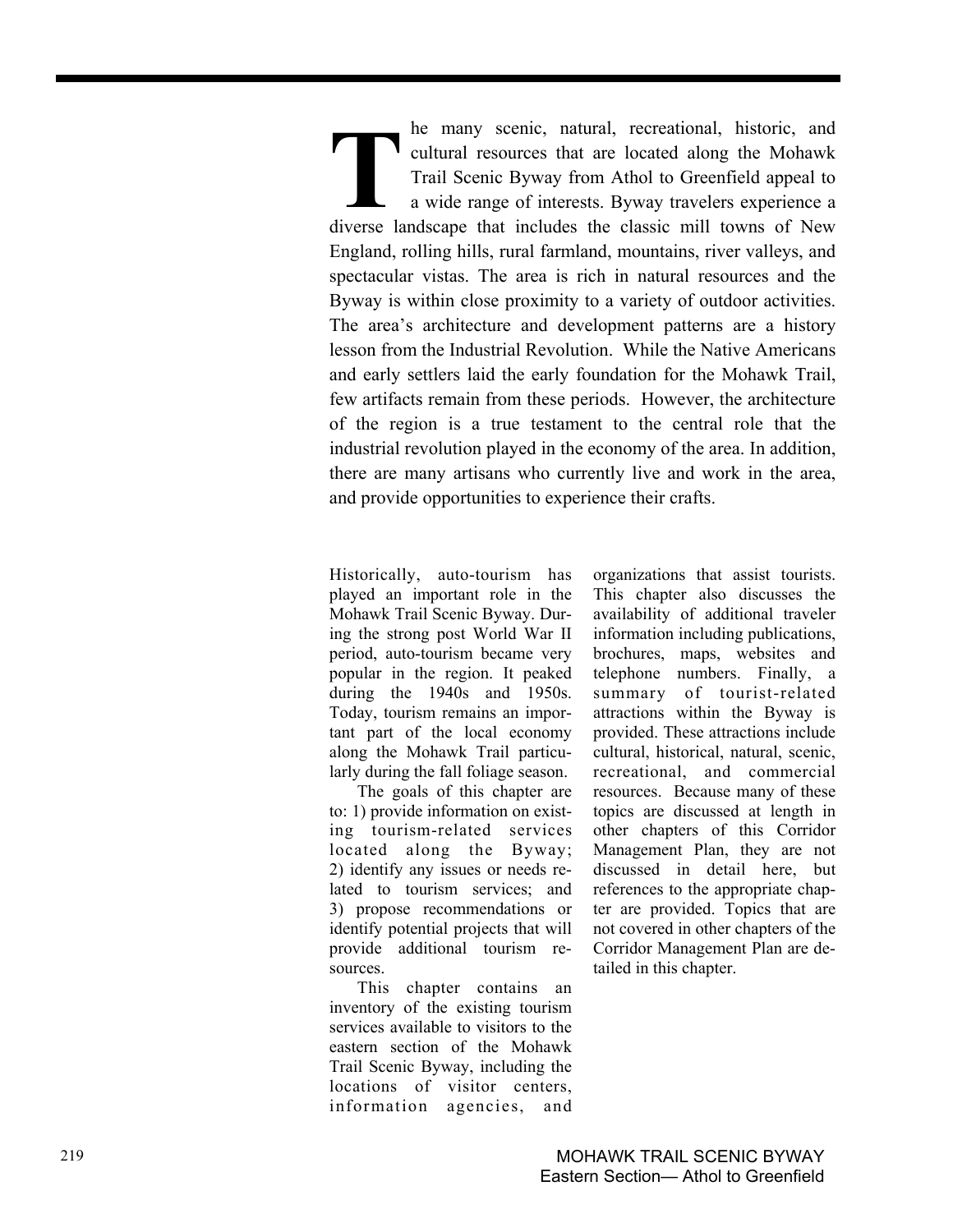# **Services Available to the Byway Traveler**

# *Tourist Information Centers*

There are three tourist information centers within the Byway study area that provide tourism related information and resources to visitors of the Mohawk Trail East Scenic Byway. These visitor centers provide basic information such as maps and general guides, and also more detailed information such as schedules of events and operating hours of attractions along the Byway. Many of the tourist offices are open during regular business hours from 9 a.m. to 5 p.m. on Monday through Friday.

#### **Franklin County Chamber of Commerce**

395 Main Street in Greenfield. The Franklin Chamber of Commerce provides information for visitors and new residents regarding local cultural and recreational attractions as well as amenities, such as dining and accommodations. 413-773-5463, http:// www.franklincc.org/.

#### **Upper Pioneer Valley Visitor Information Center**

18 Miner Street near the rotary at Interstate 91, Exit 26 in G r e e n f i e l d . The Visitor Information Center provides visitors regional information on outdoor activities, attractions, sightseeing, and much more. The Upper Pioneer Valley Visitor Information Center is open every day throughout the year except for Thanksgiving, Christmas, and New Year's Day holidays from 8:30 a.m. to 5 p.m. 413-773-9393, http://www.massvacation.com/ find/detail.php?org\_id=3968.

#### **North Quabbin Chamber of Commerce**

507 Main Street in Athol. The Chamber of Commerce works to promote the business community of the nine towns surrounding the Orange/Athol region. It also provides information regarding local attractions, especially outdoor recreational activities. The Chamber has information on four of the towns along the Scenic Byway – Athol, Erving, Orange, and Wendell. 978- 249-3849. http://www.northquabbinchamber. com/.

# *Sources of Written Tourist Information and Websites*

The following organizations provide tourist information including brochures, publications, and maps upon request. In addition, each of the following maintains a websites which contains tourism related information on the Byway area.

**Massachusetts Department of Conservation and Recreation** is a state agency which conserves and protects the natural, cultural, and recreational resources of the Commonwealth. Within the byway corridor, DCR manages the state parks and forests in the region, including the Erving and Wendell State Forests. http:// www.mass.gov/dcr/.

#### **Greenfield Business Association**

promotes the economic, environmental, and cultural assets of the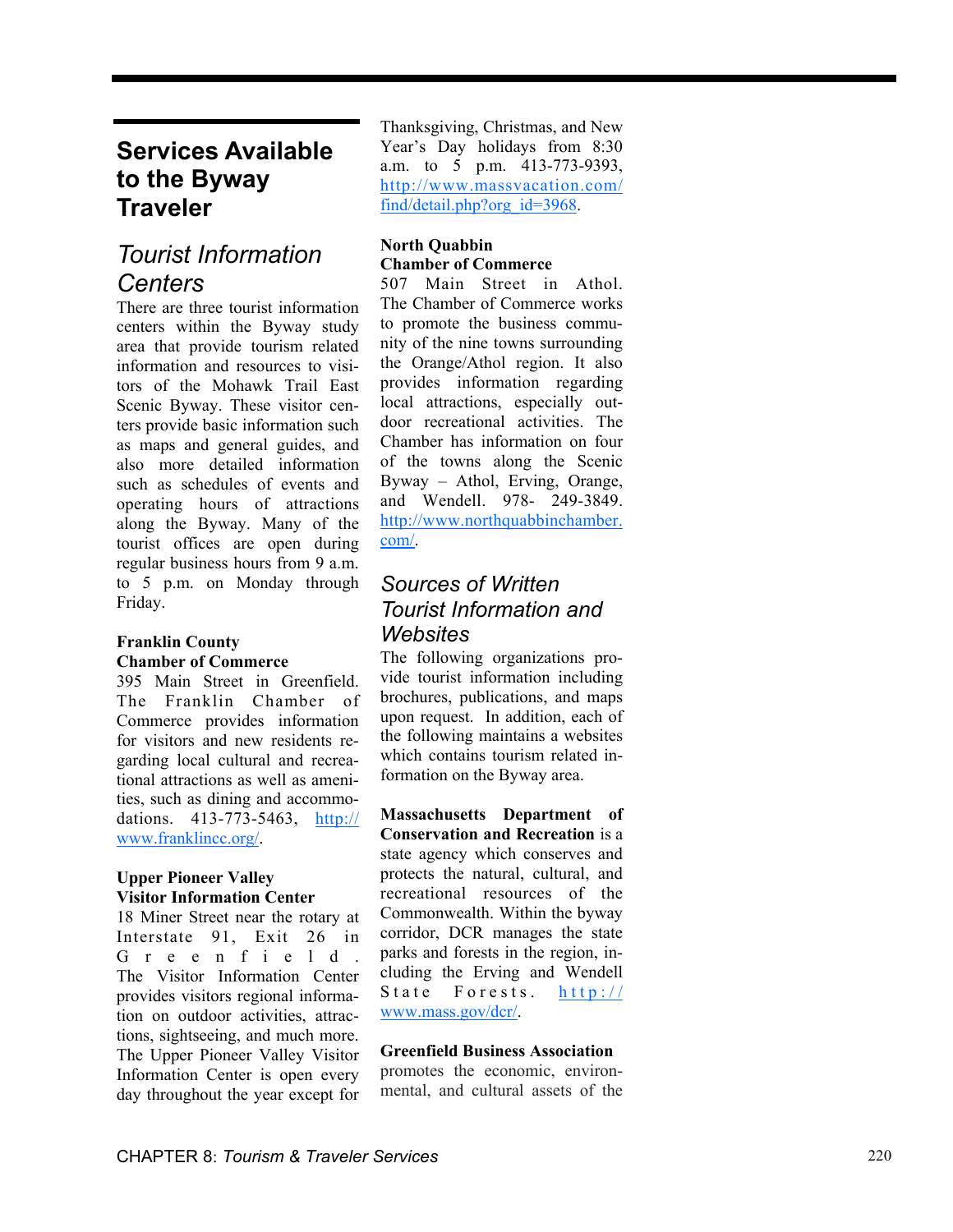Town of Greenfield. It is located at 395 Main Street in Greenfield. 413-774-2791, http:// www.greenfieldbusiness.org/.

**Massachusetts Office of Travel and Tourism** is a state office that promotes tourism in the various regions of the Commonwealth. Its website provides information on local attractions along the Mohawk Trail, as well as attractions in the greater region. http:// www.massvacation.com/ westernMass/

**Mohawk Trail Association** is an organization that is comprised of travel and tourism related businesses and organizations that are located along the Mohawk Trail and the northwestern area of Massachusetts. The Mohawk Trail Association produces a comprehensive brochure about the Byway, its history, and attractions that is widely available. The Association's website is also an excellent resource and it is linked to several other tourism-related websites. Post Office Box 2031 Charlemont, MA 01339 **www. mohawktrail.com.** 

**Mass Traveler**  (**http://www. masstraveler.com**) is a website sponsored by the University of Massachusetts Regional Traveler Information Center (RTIC), the local Chambers of Commerce, visitor bureaus and organizations, as well as state tourism offices. The website provides travel and traffic information for Franklin, Hampshire, Hamden and Berkshire Counties.

**North Quabbin Woods** is a project of the New England Forestry Foundation which is an organization that is dedicated to providing for the conservation and ecologically sound management of privately owned forestlands in New England, throughout the Americas and beyond. It is located at 1 East Main Street, Downtown Orange, MA. The North Quabbin Woods website offers a large amount of information regarding area attractions, activities, lodging, and dining. http:// www.northquabbinwoods.org/.

**Mohawk Trail Scenic Byway Towns' Websites** also are a great, direct source of information about tourist locations and events. They are:

- − Athol, http://athol-ma.gov/
- − Orange,\* http://www.townoforange.org/
- − Erving, http://www.erving-ma.org/
- − Wendell,
- http://www.wendellmass.us/
- − Montague, http://www.montague.net/
- − Gill,\* http://www.gillmass.org/
- − Greenfield, http://
	- www.townofgreenfield.org/

#### *Lodging Inventory*

There are approximately sixteen lodging establishments along the Mohawk Trail East Scenic Byway, the majority of which are located in Greenfield. Eight of the sixteen are located within the one-half mile Byway study area. Those outside of the Byway study area are located within close proximity to it. The establishments vary by type ranging from hotels, motels, bed and breakfasts, to campgrounds. Approximately half of the

<sup>\*</sup> Orange and Gill are recipients of the "E Government" award for their websites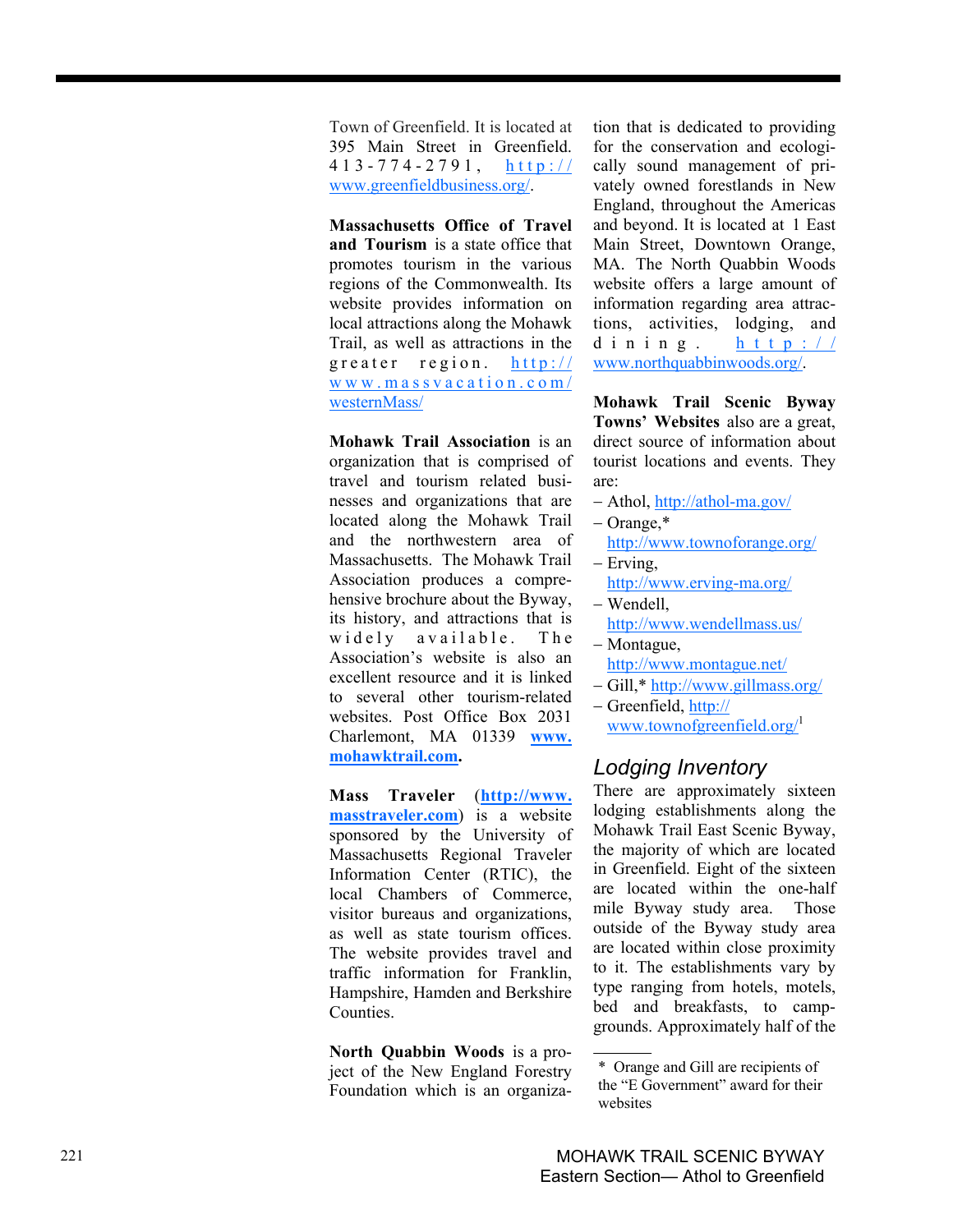establishments are bed and breakfasts. According to an informal inventory completed in June 2008 via www.maps.google.com there are one bed and breakfast and one campground in Athol; one hotel in Orange; one motel and one campground in Erving; one campground in Gill; and three hotels/motels and five bed and breakfasts in Greenfield. The towns of Montague and Wendell have no lodging.

According to interviews with the staff of the Upper Pioneer Valley Visitor Center, the Franklin County Chamber of Commerce and the North Quabbin Chamber of Commerce, the quantity and type of lodging along the Byway seems to be sufficient to meet the needs of the Byway visitors. However, there was some input received at the public meeting that there is a lack of lodging available outside of Greenfield. The Upper Pioneer Valley Visitors Center maintains lists of available lodgings and vacancies during the summer for visitors. The campgrounds along the Byway also seem to be sufficient to meet the demands. The campgrounds are generally full during the weekends and have openings during the weekdays. The summer and autumn weekends are the busiest times of the year for visitors wishing to stay overnight in the area.

# *Restaurant Inventory*

There are a wide range of places to eat along the Mohawk Trail East Scenic Byway including fast food, family sit-down style, pubs, and cafes. According to an informal inventory completed as part of this study via www.maps.google.com in June 2008, there were fifteen restaurants in Athol. There are eight restaurants in Orange, five in Erving, and three in Gill. There are seven restaurants in the Village of Turners Falls in the town of Montague, just across the Connecticut River from the Mohawk Trail. Greenfield has the highest number of restaurants with approximately thirty-three. Almost all of these restaurants are located directly on the Mohawk Trail. A few, such as those in Turners Falls, are located a short drive from the Byway. The majority of the eating establishments are family sit-down style, but the area also has fast food, take-out, pubs, and fine dining, which cater to the diverse needs and interests of the Byway traveler.

### *Restroom Facilities*

Public restroom facilities are sparsely located along the Mohawk Trail East Byway. There are publicly-available restrooms located at the Upper Pioneer Valley Visitor's Center in Greenfield, which is open Monday through Sunday from 8:30 a.m. to 5 p.m. Greenfield also has public bathroom facilities located in the Town Hall during business hours. There are public restrooms available at the Great Falls Discovery Center in Turners Falls when the Center is open, which varies during the different seasons. In the summer, it is open from 10 a.m. to 4 p.m. This lack of restroom facilities is an issue that may need to be addressed to make traveling along the Byway easier for visitors.

# **Tourism Related Statistics**

Tourism is an important sector of the economy for the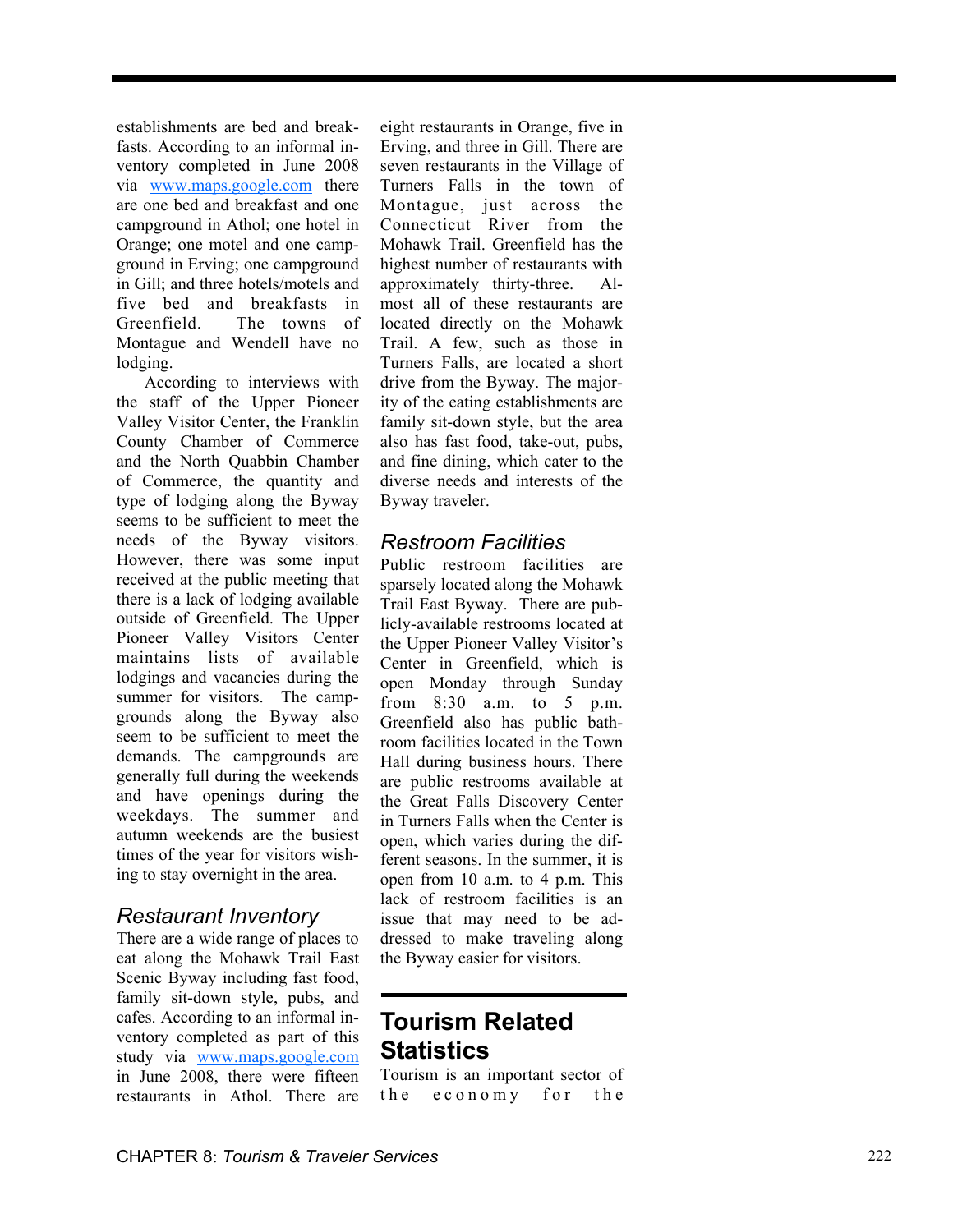Commonwealth of Massachusetts. In fact, according to the Massachusetts Office of Travel and Tourism (MOTT), \$14.2 billion was spent in 2006 by visitors to the Commonwealth, which made tourism the third largest industry in Massachusetts. In 2006, 22.7 million people visited Massachusetts, of which 1.7 million were from overseas. For 43.6% of the travelers, visiting friends and relatives was the primary purpose of their trip. Other motivations for visiting Massachusetts include: personal reasons (13%), entertainment/ sightseeing (14%), and outdoor recreation (7%).

The success of Massachusetts as a tourist destination is closely intertwined with the tourism industry of the area, and also the Mohawk Trail East Scenic Byway. As an example, in 2006, \$46.4 million was spent by visitors to Franklin County, through which most of the Byway runs. This resulted in \$1.5 million in local tax receipts. These expenditures have increased from 2001 by \$9 million – demonstrating that Franklin County and the larger Mohawk Trail region is growing stronger as a tourist destination. While these statistics are for the entire Franklin County and do not separate out the individual financial contribution of the Byway or that of Athol located in Worcester County, the figures provide a good illustration of how important tourism is to the local economy of the region.

According to counts conducted at the Upper Pioneer Valley Visitors Center in Greenfield, located on Miner Street near the rotary at Interstate 91, Route 2 and Route 2A in Greenfield, there were 94,000 visitors to the center in 2007. Visitors come from all fifty states, all of the Canadian provinces, and 48 foreign countries. Approximately 40% of the visitors who stopped at the center were looking for information on local attractions or activities. Interviews with staff at the visitor centers and chambers of commerce supported these statistics. While visitors came to the region from a wide variety of places, the majority of them hail from the surrounding New England and Middle Atlantic states. Europeans and Canadians, particularly from Quebec, were the most frequent of international visitors during the summer months.

A c c ording to the Massachusetts Office of Travel and Tourism (MOTT), a majority of the visitors (77%) travel by automobile which includes car, camper/RV, and motor coaches. This statistic is important to the success of the Mohawk Trail East Scenic Byway as it is dependent on automobile-oriented tourism. The rising price of gasoline is a trend that should be monitored. As gas prices rise and consumers cut back on their driving to reduce costs, strategies to continue to draw people to the Mohawk Trail should be put in place to combat this potentially negative trend. This will help keep the tourism industry along the Byway viable in the long run.

# **Attractions and Assets along the Byway**

The Mohawk Trail East Scenic Byway offers diverse attractions that appeal to a wide range of visitors. They vary from cultural and historical attractions, to commer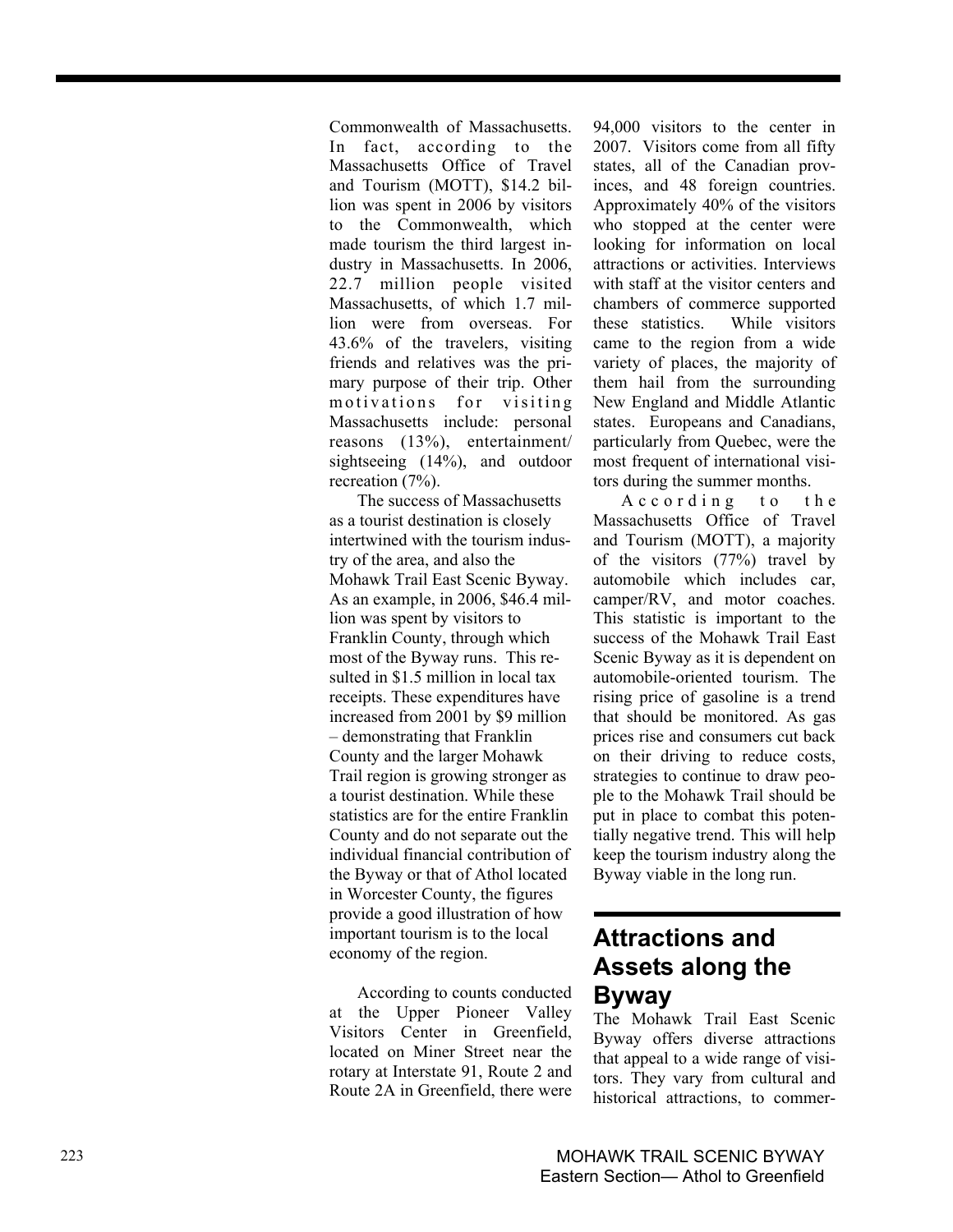cial and recreational opportunities, to natural and scenic resources. These wealth of opportunities are detailed at length in other chapters of this report. The following paragraphs provide brief summaries of those attractions.

### *Scenic and Natural Attractions*

There are many beautiful scenic and natural attractions along the Byway. *The National Geographic Traveler* selected the Mohawk Trail as one of its fifty most scenic routes in the country.<sup>1</sup> The scenic resources along the Byway are discussed in the Scenic Resources Chapter of this Corridor Management Plan. The attractions located along the Byway that are considered natural resources are documented and detailed in the Natural Resources Chapter of the plan.

# *Outdoor Recreational Facilities*

The outdoors offer many recreational opportunities for travelers along the Mohawk Trail East Scenic Byway. The wide variety of recreational opportunities is a significant reason why people visit the region. The outdoor recreational facilities are numerous, diverse, and provide varying activities year round. The recreational activities that are located along and near the Byway include hiking, camping, biking, mountain biking, cross-country skiing, kayaking and canoeing, motor boating, hunting, and fishing, horseback riding, snowmobiling, and skydiving. An extensive listing of recreational activities and resources in and near the Byway study areas is included in the Recreational Resources Chapter of this plan.

There are two State parks, the Erving State Forest and the Wendell State Forest, that offer a variety of outdoor recreational opportunities near the Byway (both of these are located a short distance outside the half-mile study area corridor). In addition, there are many recreational and conservation areas that allow various types of activities. There are also a number of campgrounds in the Scenic Byway region. These facilities provide overnight accommodations as well as a base from which to investigate the other resources of the area. The summer and fall seasons are busy at the campgrounds and are often booked, particularly on weekends. Campsite reservations are recommended during peak times. However, campsites are often available during the off-season and weekdays. Additional information on the Recreation Resources within and near the Byway study area is included in the Recreational Resources Chapter of the Byway Corridor Management Plan.

# *Historic Resources and Museums*

The Byway area is steeped in history, although the most visible evidence is that of the Industrial Revolution and the water-powered mills that still exist along the Byway. Many of the waterpowered mills along the Millers, Connecticut, and Green Rivers still exist and have either been preserved or adapted to other uses. The Great Falls Discovery Center in Turners Falls is a good example of a restored mill which the public can view today. These mill towns once produced a wide variety of 1. "The Mohawk Trail Region", 2008-2009

Official Visitors' Guide.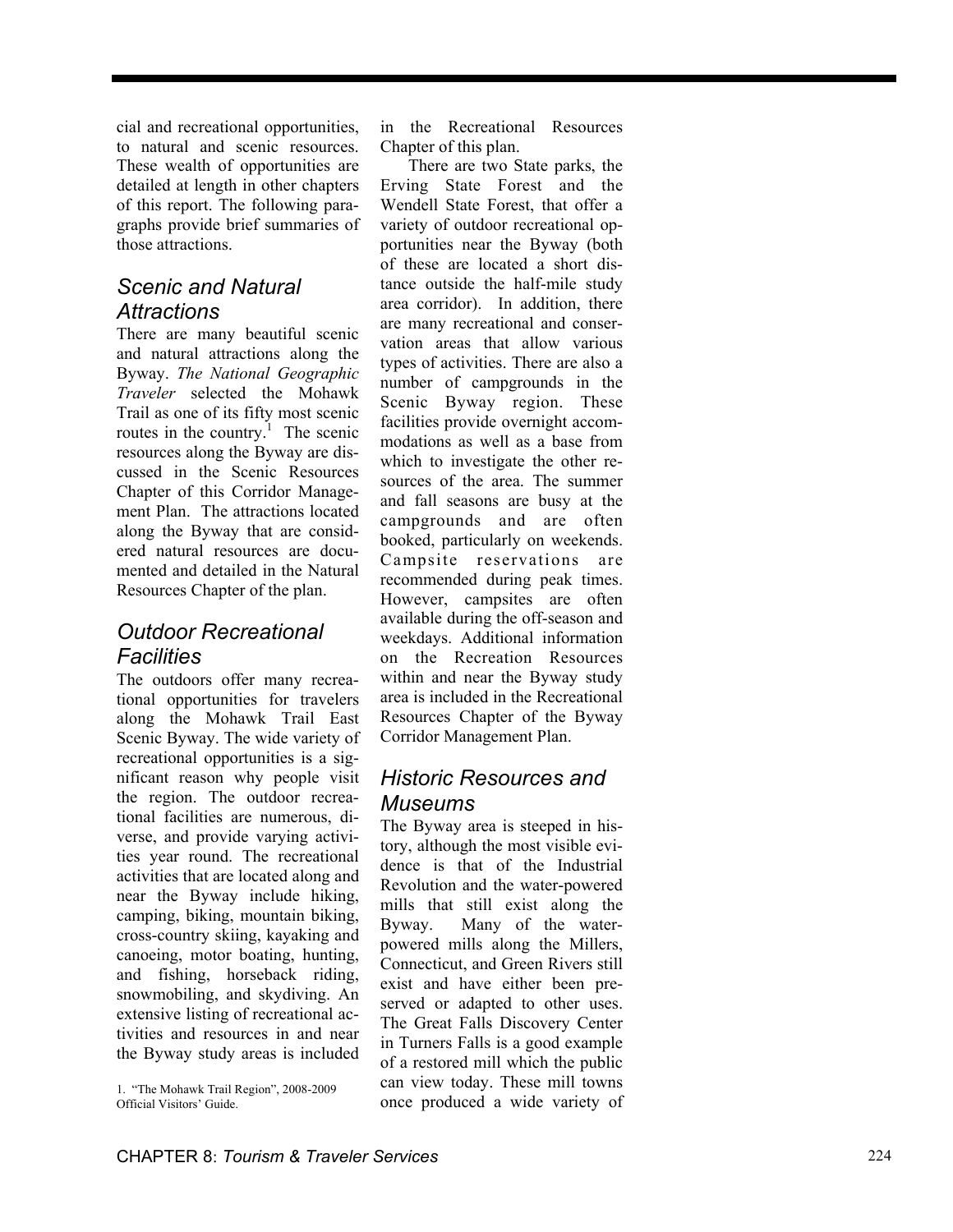products in the late 1800s and early 1900s including furniture, tools, shoes, sewing machines, and tapioca.

Most of the towns along the Mohawk Trail have active historic organizations that maintain collections of historic resources that are valuable to the area's history. Many of these showcase the history associated with the booming industry of the mill towns of the late 1800s and early 1900s. Many of these organizations maintain museums that are staffed on a volunteer basis and as a result have limited hours. In some cases, a lack of visitation and consequently revenue can lead to the degradation of resources through a lack of financial support and funds for maintenance. The hours and schedules described in the section below and the following sections may vary from year to year.

**Athol Historical Society** is housed in the old town hall located at the corner of Main and Liberty Streets. Its museum features military items, clothing, furniture, photographs, books, and many other items of local history. The former town hall is a 175 year-old building that has been recently restored. It is open every Sunday in July and August from 1 p.m. to 3 p.m.

 **Orange Historical Society** is located in downtown Orange in a Victorian-era house which is furnished and decorated from that time period. The house contains fifteen rooms of artifacts including special children's rooms and a military room. The neighboring barn contains a 1904 Grout Steam Automobile, which was manufactured in Orange, highlighting the

fact that Orange was the site of Grout Steam Automobile, which was the first automobile factory in the United States. The barn also showcases an 1864 fire pumper and other industrial equipment. The historical society is open seasonally on Sundays and Wednesdays from 2 p.m. to 4 p. m. It is located at 41 North Main Street in Orange.

**Engine House Museum** is the former Erving Fire Station. This museum highlights Erving as a major industrial town and contains a large collection of photographs and scrapbooks and a kitchen, living room, and parlor decorated from the 1890-1900s period.<sup>2</sup>

**The Gill Historical Commission Museum** is located in the former Riverside School directly on the Byway. The museum includes pieces of history throughout Gill's past including Robert Dart Wert Textile Studio prints, family files, photos, ice cutting implements, farm implements, and old newspapers. It is open to the public on Thursdays from 4 p.m. to 7 p.m. during the fall and spring seasons and is open in the summer by appointment only.

**Old Greenfield Village** is a historic museum of Americana featuring twenty-one cultural, commercial, and craft-type settings. The museum brings visitors back to the past to the turn-of-the-century in a small New England town. It is located a half-mile from the rotary of Interstate 91 and Route 2A. It is open May 15<sup>th</sup> through October 15<sup>th</sup> on Saturdays and holidays from 10 a.m. to 4 p.m. It is also

<sup>2. &</sup>quot;An Illustrated, Annotated Guide to Local History Museums," Summer Valley Guide 2008, *The Recorder.* Pg. 24-26.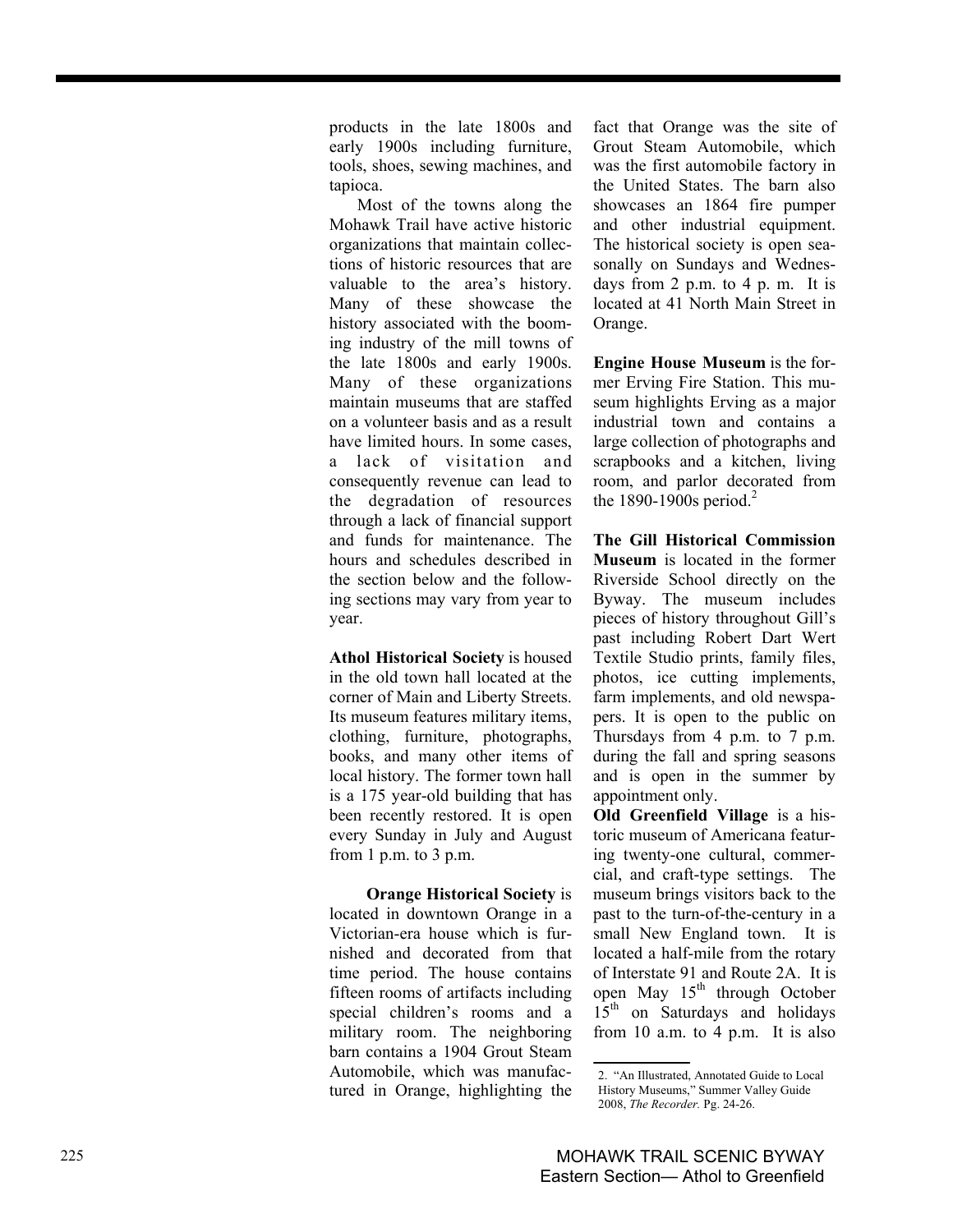

*Museum of Our Industrial Heritage in Historic Newell Snow's Mill (source: Museum of Industrial Heritage).* 

open to the public on Sundays from noon to 4 p.m.

found at  $h$ ttp://www. preservationgreenfieldma.org/.

**Museum of Our Industrial Heritage** is located at 2 Mead Street in Greenfield. Its mission is to highlight and preserve the rich industrial history of Franklin County. The museum showcases artifacts from the area's factories and mills which produced a wide variety of products. The museum is housed in the historic Newell Snow Factory. It is currently open by appointment. Contact Al Shane at 413-548-9435 or via e-mail at industrialheritage@hotmail.com. The website for the museum contains a virtual tour of some of its exhibits at  $http://www.$ industrialhistory.org/.

**Greenfield Historical Society Museum** is located on 43 Church Street in Greenfield. More information about this can be

# *Commercial Activities and Attractions*

Many tourists visit the area to shop for unique products or the artwork of local artisans. There are unique locally-made gift stores, artist galleries, and antique stores along the entire Byway from Athol to Greenfield. Turners Falls in the Town of Montague is a blossoming arts and cultural district containing a concentration of art galleries. The Towns of Athol, Orange, and Greenfield, also provide travelers with shopping districts that have both unique local stores and more "everyday" stores such as pharmacies, grocery stores, and convenience stores. The North Quabbin Woods located in downtown Orange showcases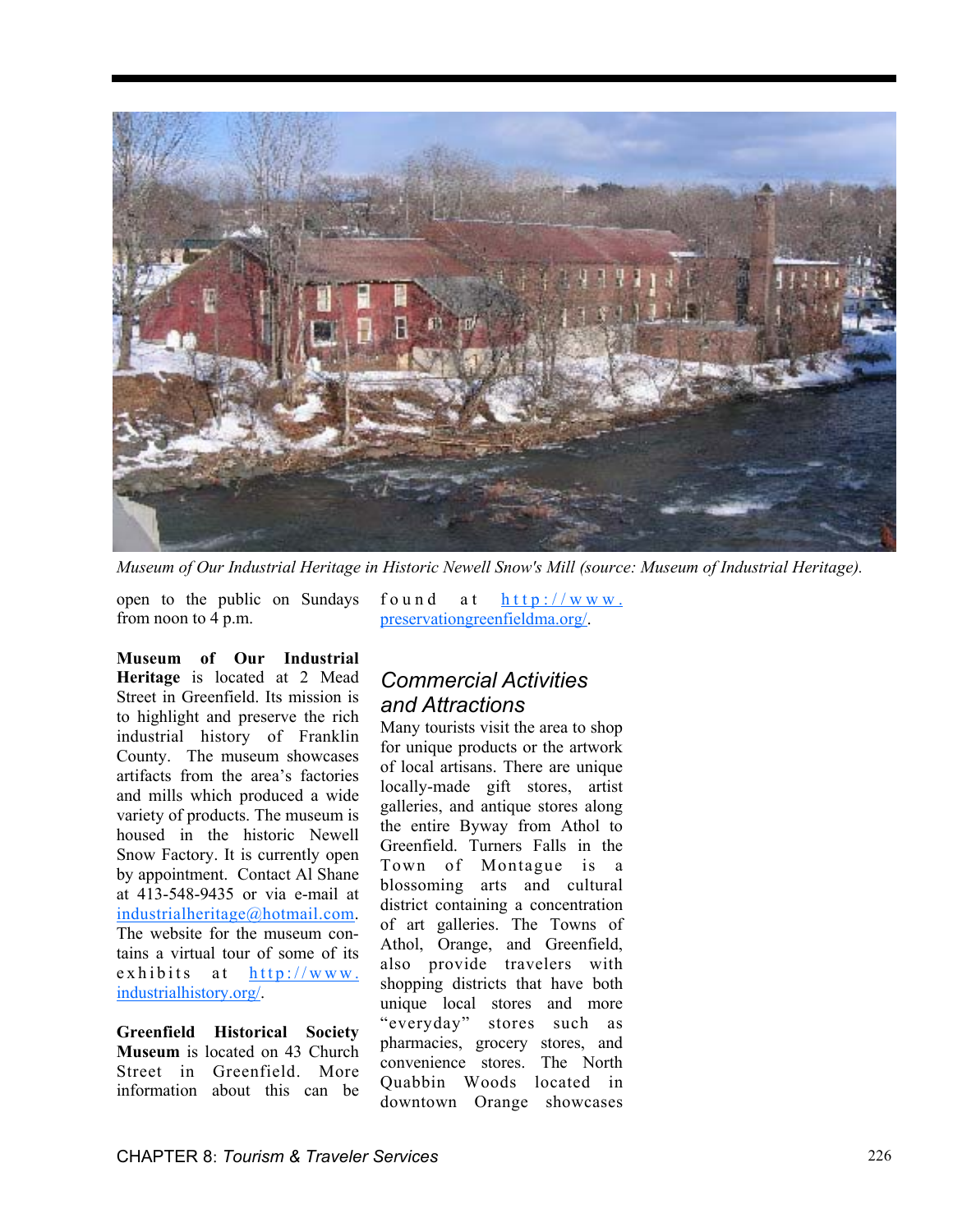*Millers River along the Mohawk Trail Scenic Byway* 



products made from local artisans using local forest resources. It is also a good source for tourist information about the region for a wide range of activities. In addition, the Upper Pioneer Valley Visitor's Center sells locally crafted items.

# **Cultural Resources along the Byway**

### *Athol*

**Millers River Environmental Center** provides visitors with an introduction to the local wildlife and conservation programs of the region. It contains displays of birds, mammals, rocks and minerals to help educate the visitor on local flora, fauna, geology, and geography. It is open to visitors on Tuesdays and Wednesdays from 10 a.m. to 2 p.m. The center also contains a Nature Store. Rental space is available for meetings and organizations to use.

### *Orange*

**The Peace Statue at Memorial Park** is located in the Orange Memorial Park on South Main Street and is dedicated to the veterans of World War I. It is a nationally known statue depicting a veteran soldier from World War I explaining to a child the futility of war. A plaque at the base of the statue reads "It Shall Not Be Again." It was sculpted by Joseph Pollia of New York and was unveiled in 1934.

**Orange Airport** has an annual engine show and "fly-in" event. The Town of Orange is also known as "Jumptown". Instruction for experienced and novice skydivers are available.

# *Erving*

**French King Bridge** is a beautiful steel-arched bridge that carries the Mohawk Trail Scenic Byway (Route 2) over the Connecticut River. It was constructed in 1932 by the same firm that built the George Washington and Golden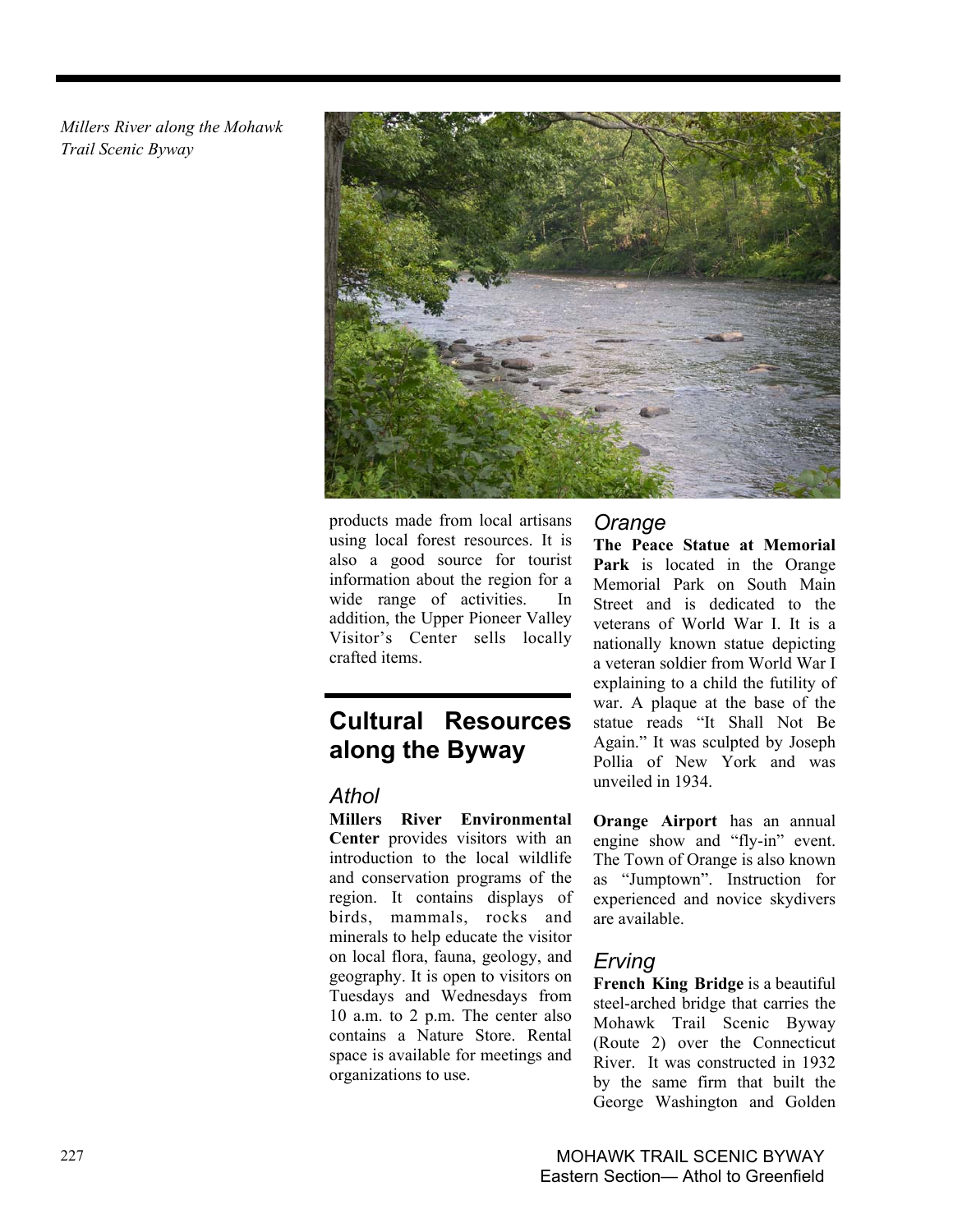

Gate Bridges and has won awards for its scenic beauty. The Transportation Resources chapter contains more information on this structure.

#### *Wendell*

**Wendell Full Moon Coffee– house** is a non-profit, volunteerrun, rural coffeehouse/performance space that takes place monthly at the Wendell Town Hall. The proceeds of the coffee house benefit local organizations. The coffee house takes place monthly presenting an open microphone and featured performer(s) on the Saturday that is nearest to the date of the full moon from September through June. The Wendell Full Moon coffeehouse offers an opportunity for intergenerational co-mingling, fun for a good cause, dessert, and an affordable community venue with a warm and appreciative audience.

#### *Montague*

**Shea Theater** is a restored vaudeville theater that offers music and theater events throughout the year. It functions as the area's arts civic center and is located at 71 Avenue A in Turners Falls.

**Colle Opera House** is a recently restored opera house built in 1874 and was once able to seat one thousand people. It now houses the

**H a l l m a r k M u s e u m o f Contemporary Photography**, which is a museum that features contemporary photographic art by regional, national, and international photographers as well as lesser well-known photographers. The museum has four to eight changing exhibits throughout the year and also offers public lectures and seminars. It is located at 85 Avenue A in Turners Falls.

**Great Falls Discovery Center**  located in Turners Falls is an educational visitor center with a four acre park bordering the power canal and Connecticut River. The visitor's center is housed in restored mill buildings and contains open habitat exhibits, fish tanks, dinosaur fossils, and a multipurpose program room. The park, with butterfly gardens and native plantings, also connects to the newly constructed Canalside Trail – a biking/hiking trail that was once a railway. The Discovery Center's goal is to educate the *French King Bridge from the Connecticut River.*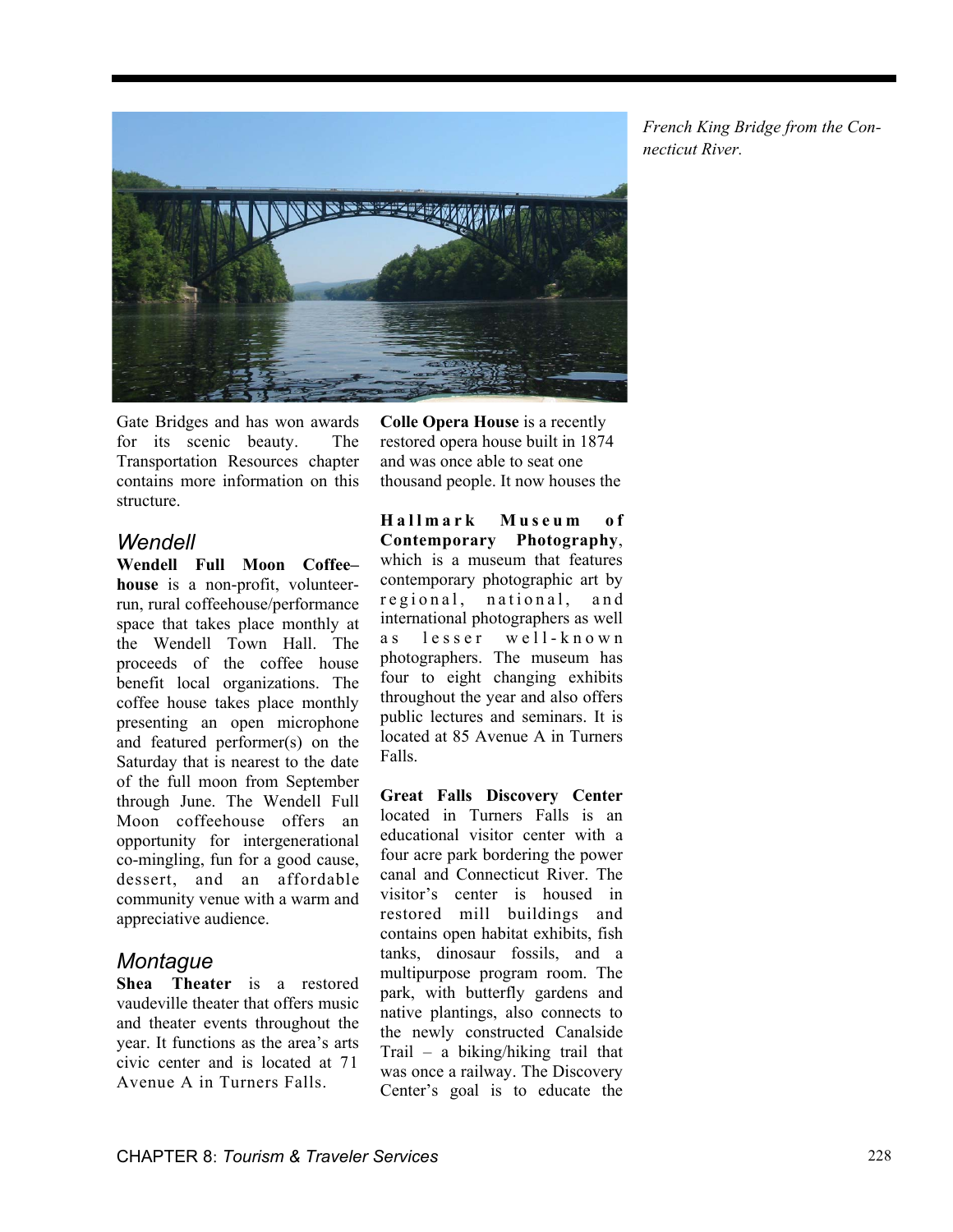visitor about the Connecticut River watershed's natural, cultural, and industrial history through its exhibits and also through programs and activities. It is located at 2 Avenue A and is open daily during the summer from 10 a.m. to 4 p.m. and on Fridays and Saturdays from 10 p.m. to 4 p.m. during the rest of the year.

### *Greenfield*

**Artspace Community Arts Center** is located near Energy Park on Mill Street. The Artspace's mission since its inception in 1973 has been to enhance the cultural life of the county. It is known for exhibits in its Art Space Gallery, arts-ineducation programs, and detailrich resource and information base for artists, residents, and visitors to the region. Rental space is available for organizations for meetings and classes.

**Covered Bridge,** on Eunice Williams Drive, is a 95-foot structure spanning the Green River in an area called the "Pumping Station." The bridge was built in 1972 to replace a one hundred year-old covered bridge that was burned by vandals. The area is a popular spot for fishing. The bridge is accessible from the east by Leyden Road and from the west by Green River Road.

**Greenfield Energy Park** is located in downtown Greenfield at the former train station. The park contains exhibits about the impact the railroad had on the town, including a restored 1944 New Haven Caboose. The pavilion in the park recalls the original railroad depot. The park also features public art and gardens that center on the theme of sustainability. Events held at the Energy Park throughout the year that vary from music series and concerts, to yoga classes, Santa's workshops, and much more.

**Poets Seat Tower Park**, a 1912 sandstone lookout tower located off of High Street, was named after a long tradition of poets being drawn to the spot. Poets have long been inspired by the beautiful views throughout the Pioneer Valley from this vantage point. Francis Goddard Tuckerman, a Greenfield poet of some repute – and colleague of Thoreau – composed several poems at this site.

**Pioneer Valley Symphony and Chorus** was founded in 1939 and is among the oldest community symphony orchestras in the nation. In addition to presenting symphonic and choral music, the PVS provides local musicians, both choral and orchestral, the opportunity to play under



*Poet's Seat Tower Highland Park in Greenfield*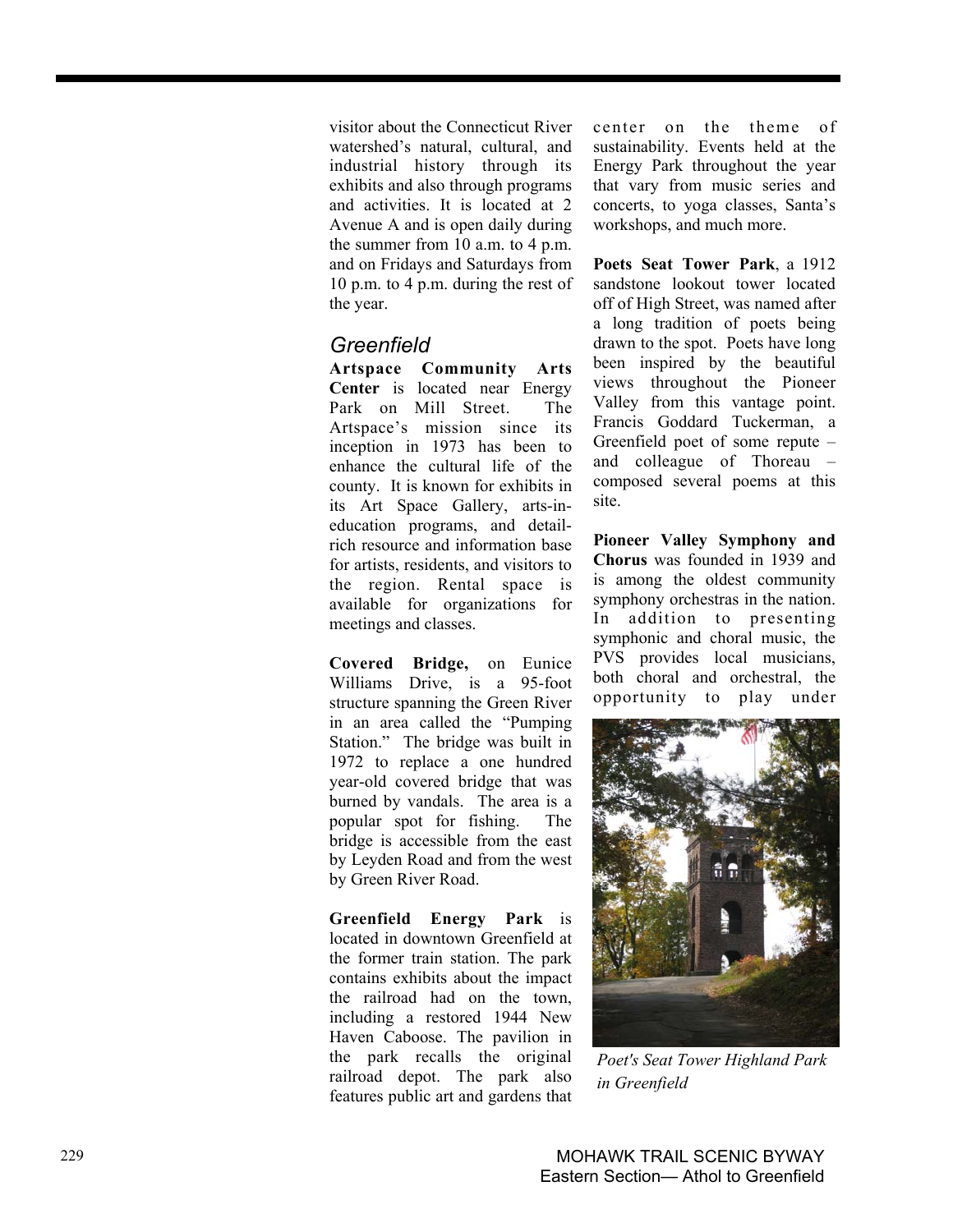professional direction. Concerts are presented at Greenfield High School.

# **Annual Events and Festivals along the Byway**

#### *Athol*

**Athol Fall Festival**, a sidewalk celebration, is held annually during September in downtown Athol. It features shops, craft, food, music, and souvenirs. Contact the North Quabbin Chamber of Commerce for additional information.

# *Athol/Orange*

**River Rat Race and Parade** is an annual tradition that takes place on the Millers River in April in the Towns of Athol and Orange. The River Rat Race is a five-mile canoe race down a fast-moving, sometimes icy cold stretch of the Millers River from Athol to Orange. It has been described by some as "the world's zaniest canoe race." The annual race is organized

by both the Athol and Orange Lions Clubs and includes a River Rat Promenade parade followed by the race. While the race is fun for the hundreds of entrants and thousands of spectators; it is also a very serious race on the national canoe race circuit.

# *Orange*

**Celebrate the Harvest Festival** is a town festival organized by the Orange Business Association every year in October. It includes a parade, flea and craft market, classic car show, and food stands. The festival is usually held at Butterfield Park in Orange on 83 East River Street.

**Garlic and Arts Festival** is a town festival held every year in the autumn in Orange. The festival is a weekend-long event, whose mission is to promote local agricultural, artists, and culture. The yearly event attracts over 10,000 people and has music, booths, games, and activities for all ages. It is usually held at the Forster's Farm at 60 Chestnut Hill Road in Orange.



*The River Rat Race (source: North Quabbin Woods).*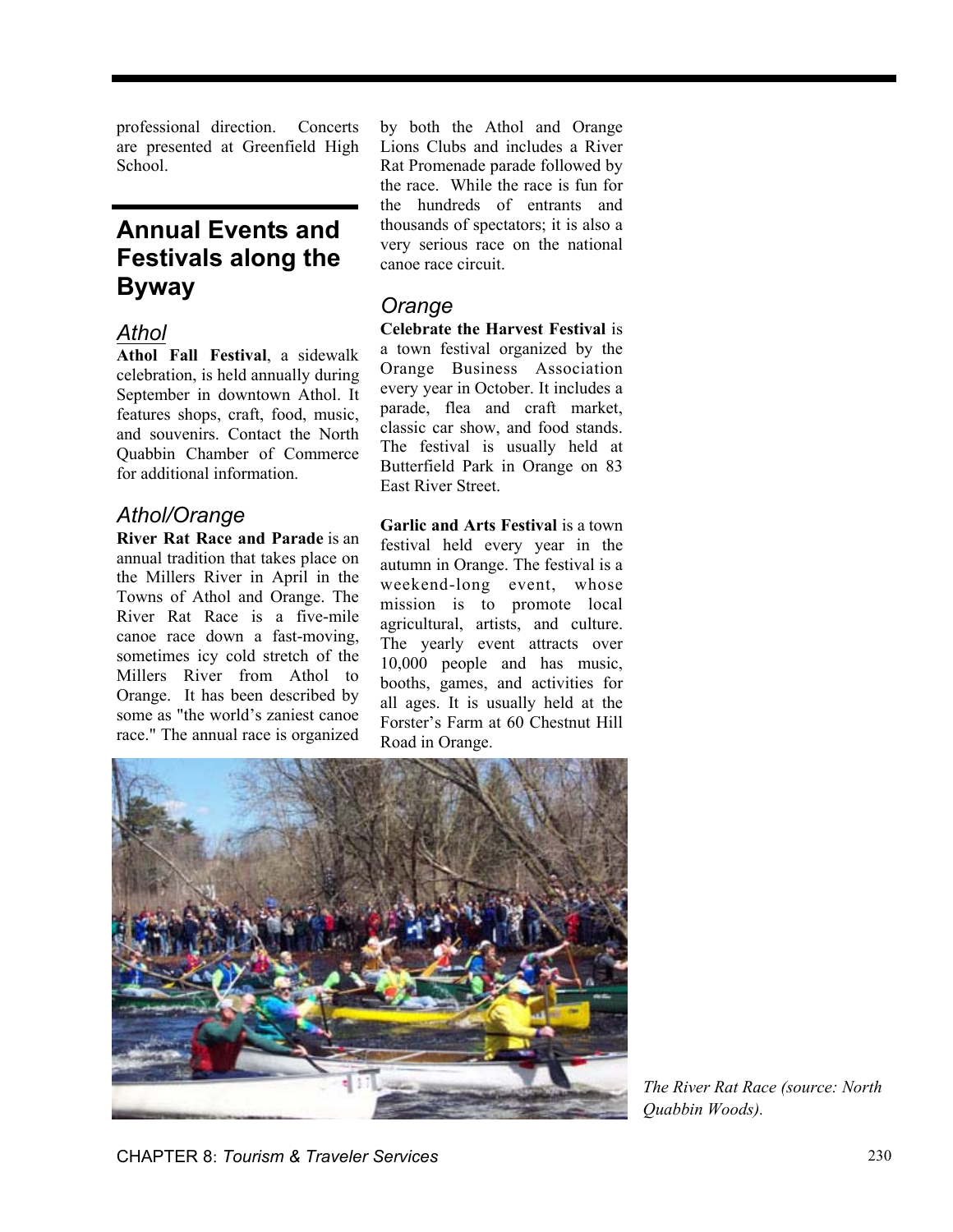**Starry Starry Night** is an annual town festival held on New Year's Eve in downtown Orange. It consists of many performers including, comedians, magicians, and musicians. The night is capped off by a parade featuring giant puppets and more music traveling from town hall to Memorial park for a large fireworks display.

#### *Wendell*

**Old Home Day** is an annual event held in August to celebrate the town and its history. It is a lively, well attended annual event with food, crafts, entertainment and fun.

### *Gill*

**Gill Fall Festival and Craft Fair** is held annually during the autumn and features fine crafts, demonstrations, food concessions, and youth activities. The festival is held at the old Riverside School on Route 2.

#### *Montague*

**Crabapple Blossom Festival** is a month-long festival in Turners Falls held every year during the spring throughout downtown. It features art events, walking tours, performances, runs and bike rides, and more.

### *Greenfield*

**Green River Festival** is the Pioneer Valley's biggest outdoor event. It is a weekend-long event in July and takes place at the Greenfield Community College. The festival features music with two stages, crafts, food, dancing, kid's activities, and hot air balloon rides. The festival averages approximately 50 hot air balloons a year.